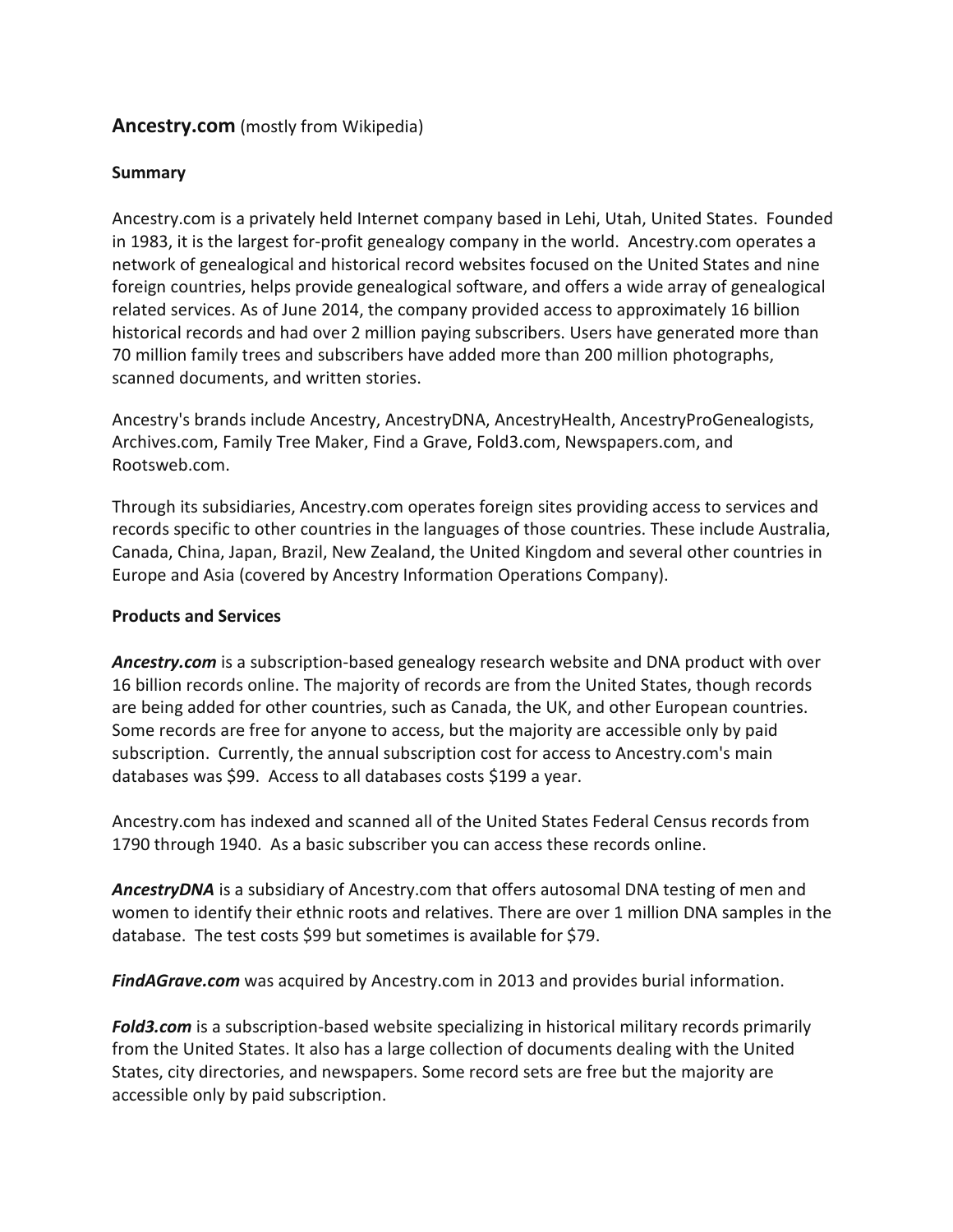*Newspapers.com* is a subscription-based website launched in November 2012, which provides access to historical newspapers, mostly from the United States, for genealogical and historical research.

*Ancestry Academy* is a website that offers high-quality video instruction from family history and genealogy experts. Launched in April 2015, it covers a wide range of topics of interest in family history research, including Native American ancestry, online US census research, and DNA testing. New courses are added monthly.

*RootsWeb.com* was acquired by Ancestry in June 2000. RootsWeb is a free genealogy community that uses online forums, mailing lists, and other resources to help people research their family history. It is the oldest free online community genealogy research site. Users can upload GEDCOM files of their information for others to search at the WorldConnect portion of the site. Trees uploaded to WorldConnect are searchable at both the RootsWeb and Ancestry websites. RootsWeb provides resources (such as webspace, mailing list, message boards) for the WorldGenWeb project.

*AncestryProGenealogists* is the official Ancestry research firm. Its professional genealogists perform private research for individual clients, as well as for various TV shows and public relations efforts.

*Family Tree Maker* is a family history software product. It was developed by Ancestry to allow a researcher to keep track of information collected during research and to create reports, charts, and books containing that information. In 2015, Ancestry.com announced that it would discontinue Family Tree Maker, but in 2016, further announced that Software MacKiev, the company that had developed the Mac version of the software for more than six years, would acquire the Family Tree Maker brand, and take over the development and publishing of Mac and Windows editions.

### **Partnerships**

Ancestry.com is partnered with FamilySearch.

Ancestry.com is partnered with ProQuest LLC. ProQuest distributes Ancestry Library Edition worldwide to public and academic libraries, K-12 schools, and other institutions.

Ancestry is partnered with Calico, a company focused on longevity research and therapeutics, in an effort to investigate human heredity of lifespan. Together, they evaluate anonymized data from millions of public family trees and a growing database of over one million genetic samples. AncestryDNA and Calico will work together to analyze and investigate the role of genetics and its influences in families experiencing unusual longevity using Ancestry's proprietary databases, tools and algorithms. Calico will then focus its efforts to develop and commercialize any potential therapeutics that emerge from the analysis.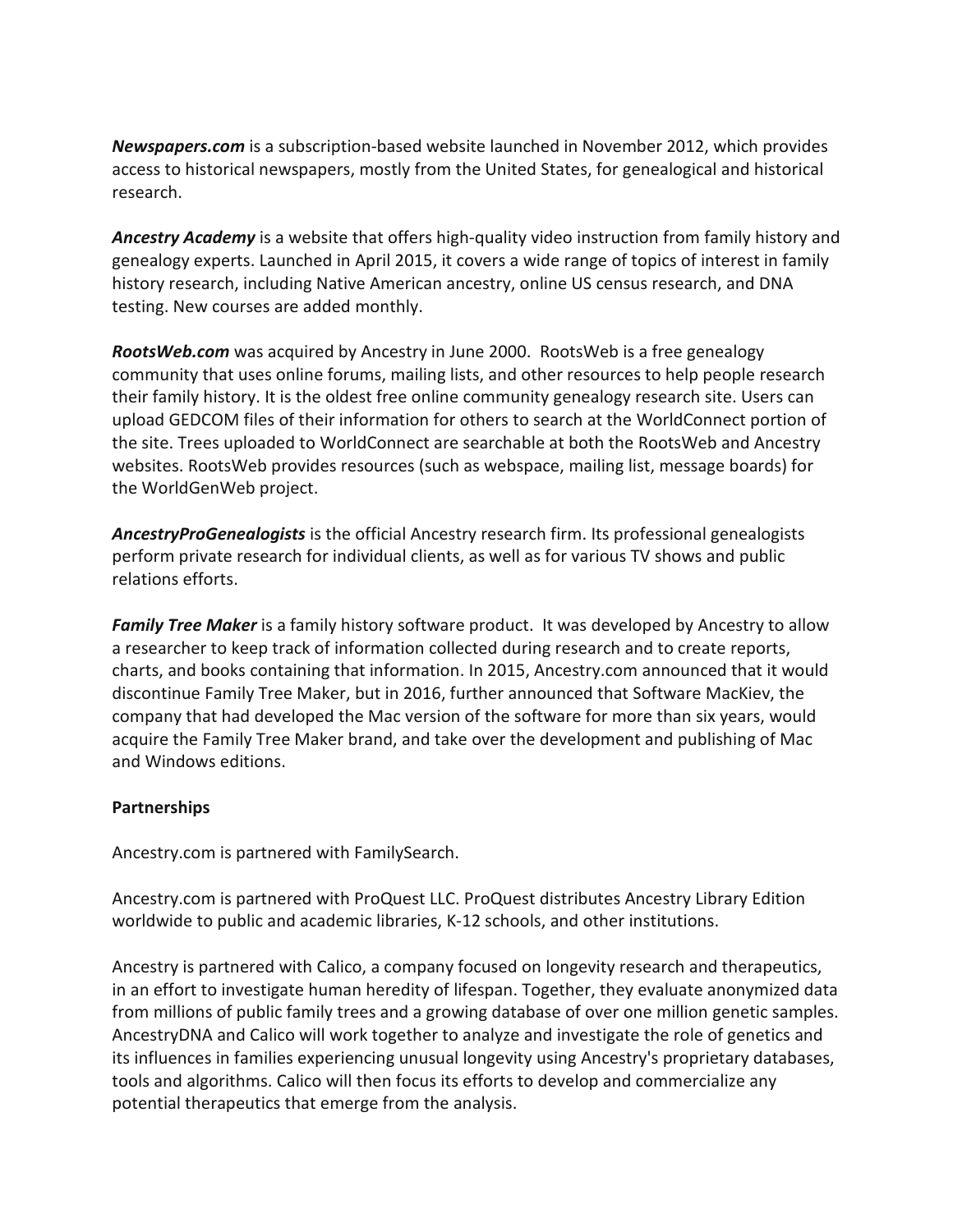Some useful links:

Ancestry Videos on YouTube [https://www.youtube.com/channel/UCsc0AQkAh\\_2cQmxqwD6VWRw](https://www.youtube.com/channel/UCsc0AQkAh_2cQmxqwD6VWRw)

Ancestry on Facebook <https://www.facebook.com/Ancestry>

# **Ancestry Member Family Trees**

*Public Member Family Trees:* This database contains family trees submitted to Ancestry by users who have indicated that their tree can be viewed by all Ancestry subscribers. These trees can change over time as users edit, remove, or otherwise modify the data in their trees. You can contact the owner of the tree to get more information.

Note: These trees are voluntarily submitted by Ancestry users like you. We take all tree data "as is" and cannot guarantee the completeness, accuracy, or timeliness of the information contained in this database. We regret we cannot assist you in your personal research or prevent duplication of data. Our goal is to provide this user-contributed data to aid you in finding and/or correcting your family information.

In this collection you'll find information from Ancestry members' public family trees. If you find a tree associated with your family you can contact the owner through Member Connect.

Most of these records are in the English language but there are also records in these languages: German, French, Italian, Swedish and Chinese (Simplified)

For best results, you should first search using English words and location spellings. If you do not find what you are looking for, try using one of these languages: German, French, Italian, Swedish and Chinese (Simplified).

*Private Member Family Trees:* This database contains family trees submitted to Ancestry by users who have indicated that their tree can only be viewed by Ancestry members to whom they have granted permission to see their tree. These trees can change over time as users edit, remove, or otherwise modify the data in their trees. If you would like to view one of these trees in its entirety, you can contact the owner of the tree to request permission to see the tree.

Click the link below to go to Ancestry **And Get Started** <https://support.ancestry.com/s/gettingstarted>